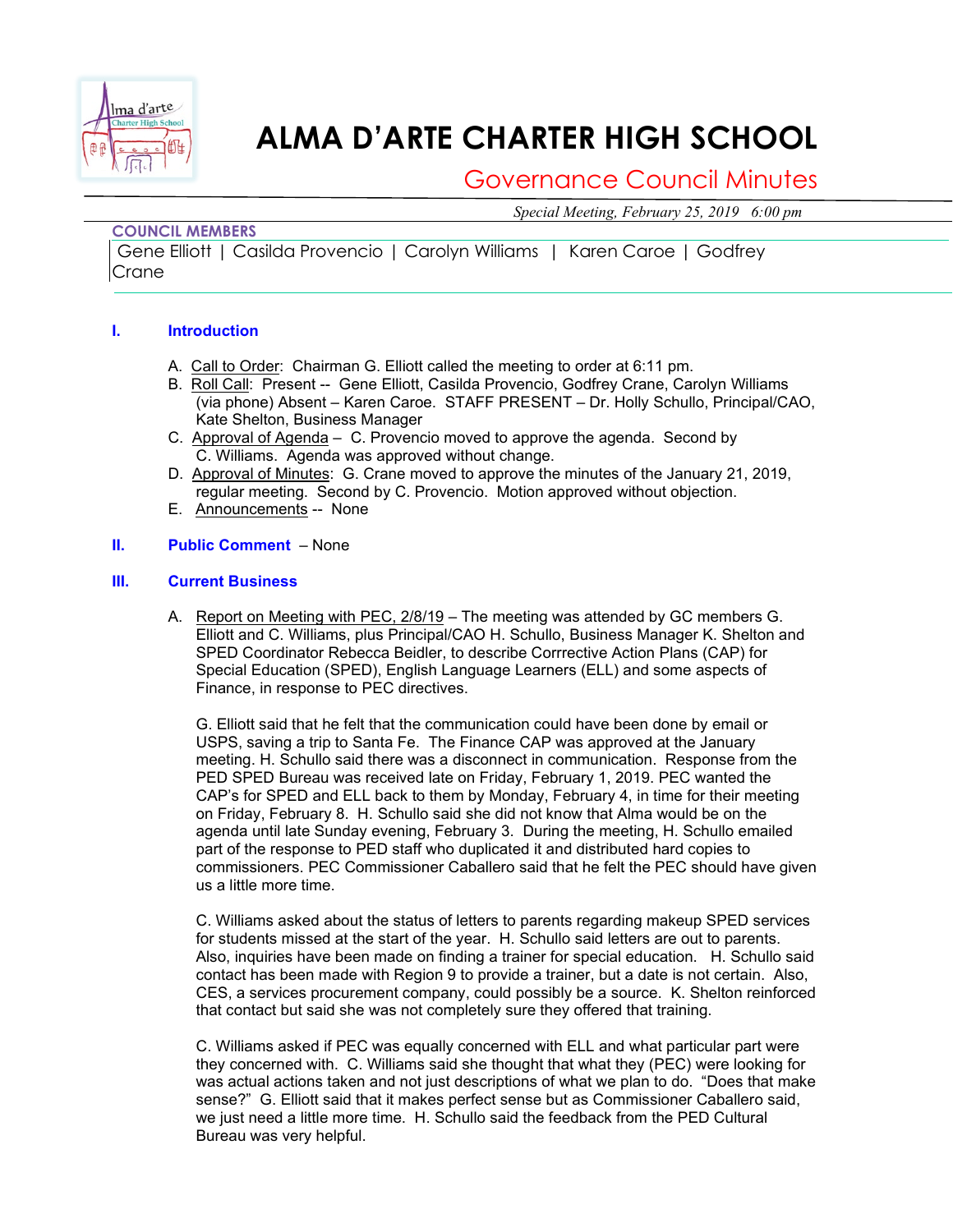H. Schullo said she would circulate to the GC the PEC Letter of Non-Compliance and her response. G. Elliott said that we just needed more time because we do not have enough people to concentrate on this, do a good job and also run the school the way it needs.

G. Elliott questioned the delay in receiving the Letter of Non-Compliance, but that it did allow us a bit more time.

- B. PED Site Visit H. Schullo reported the annual PED site visit will be Monday, April 8, 2019. She also stated that she heard that PED was short on staff so it is unclear how many persons will be on the site visit team. K. Shelton said that almost all the personnel files were up to date. Only three were left needing a few documents. She also recounted the items needed for files to be PED compliant. K. Shelton also asked if the April GC meeting could be moved from April 15 to April 8 to coincide with the site visit. After discussion, C. Provencio moved that the April GC meeting be moved to April 8. C. Williams seconded. Affirmative vote was unanimous.
- C. Legislative Action Re: Charter Schools G. Elliott reported on a news article that stated a bill in the legislature would impose a moratorium on the start of new charter schools. C. Williams reported that Patti Gipson has attended a lot of hearings to protest the legislation. K. Shelton reported on a survey in ABQ that found 70-percent of parents did not like a limit on the number of charter schools. No action was taken.
- D. Report on Bylaws Review G. Elliott said that his review revealed only a few very minor changes were needed -- such as correcting the number of hours required in advance of a GC meeting to notify the public from 48 hours to 72 hours. He said only a few minor single word changes were also needed. C. Provencio said her review concluded the same. G. Elliott said he would he would make the minor changes, and then send a final copy to each member.
- E. Policies Review -- Review of policies is ongoing. G. Elliott reported that he had obtained a list from attorney Patty Matthews which contained over sixty policies that could be included. Not all apply to Alma. The only list of policies provided by the Charter School Division contained six or seven that are required of new charter schools upon application. He said he would continue to review and complete a list of required policies and compare that with what we currently have.
- F. Principal/CAO Evaluation G. Elliott said everyone should have received a copy of the faculty survey that K. Caroe prepared and entered in Survey Monkey. K. Shelton reported that the final budget was due in SF in early June, so there is time to budget the Principal/CAO compensation package. After discussion, it was agreed to do the faculty survey portion of the evaluation in early April and the formal evalution in the later part of April.

#### **IV. Past Business**

- A. IDEA-B Application Approval -- PED informed K. Shelton that the application we filed was not correct. She made the corrections and presented it to the GC for approval. She explained terms, and budgets contained in the application. C. Provencio moved approval of the IDEA-B application. G. Crane seconded the motion. The motion passed.
- B. Monthly Financial Report
	- 1. Finance Committee Report G. Crane, treasurer and chairman of the finance committee reported that the committee met prior to the GC meeting and found the report to be in order.
	- 2. Report to the Governance Council Business manager K. Shelton reviewed the detailed financial statements for the month of January, 2019. There being no